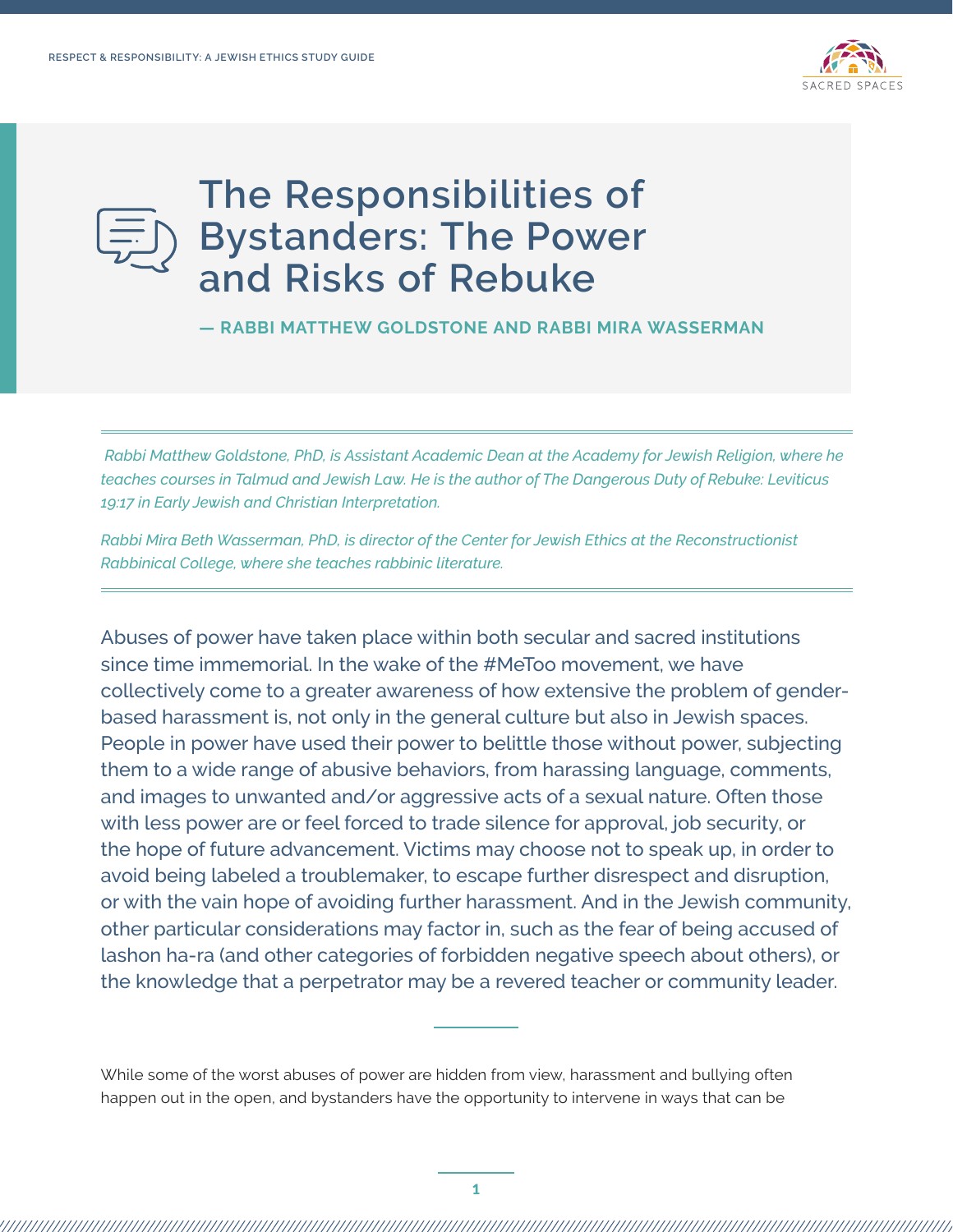

transformative. Becoming an "upstander" by intervening when one has witnessed wrongdoing not only serves to protect those who have been targeted, but also gives the wrongdoer an opportunity to change course.

Knowledge, skill, and courage are all needed to take effective action when we witness harassment or bullying. Sometimes it is best to intervene directly in the moment; sometimes it is better to cause a distraction; sometimes the most effective intervention is one that happens later, in private. Often, the best and safest option is to involve other people, including, when applicable, authorities. With training and planning, organizations and communities can develop ways to encourage safe and effective interventions. Individuals can gain skills and confidence in taking action and speaking up.

One place that the importance of speaking up and taking action is conveyed in the Jewish ethical tradition is in the mitzvah of *tokhecha*, or rebuke. Discussions of this biblical commandment emphasize the importance of offering rebuke, and also the difficulty in giving and receiving it well. The texts below provide opportunities to consider what might make it possible for members of a community to speak up effectively when they observe acts of wrongdoing.

## **TEXT 1: THE COMMANDMENT TO REBUKE IN THE CONTEXT OF RELATIONSHIPS**

#### **Leviticus 19:17**

This verse is the foundation of later Jewish discussions of the ethics of rebuke. It appears in what biblical scholars call "The Holiness Code," an extended section of *Vayikra*, Leviticus, which opens with the call, "You shall be holy because I YHWH your God am holy," and presents core moral teachings, like "Love your neighbor," and "Love the stranger."

- a. Do not hate your kin in your heart;
- b. you shall surely rebuke your fellow
- c. and you shall not incur sin on their account.

לא־תשנא את־אחיך בלבבך הוכח תוכיח את־עמיתך ולא־תשא עליו חטא׃

This verse has three different clauses (here marked a, b, and c), and later Jewish commentators debate how the three sections relate to each other. Their different views point to slightly different translations of the Hebrew. Targum Onkelos is an ancient interpretive translation into Aramaic; it expands on the Hebrew to suggest that one who sees an act of wrongdoing and fails to offer rebuke will incur guilt for the wrongdoer's sin (that is, you should offer rebuke *so that* you don't incur guilt for the other person's sin). But others understand section c differently.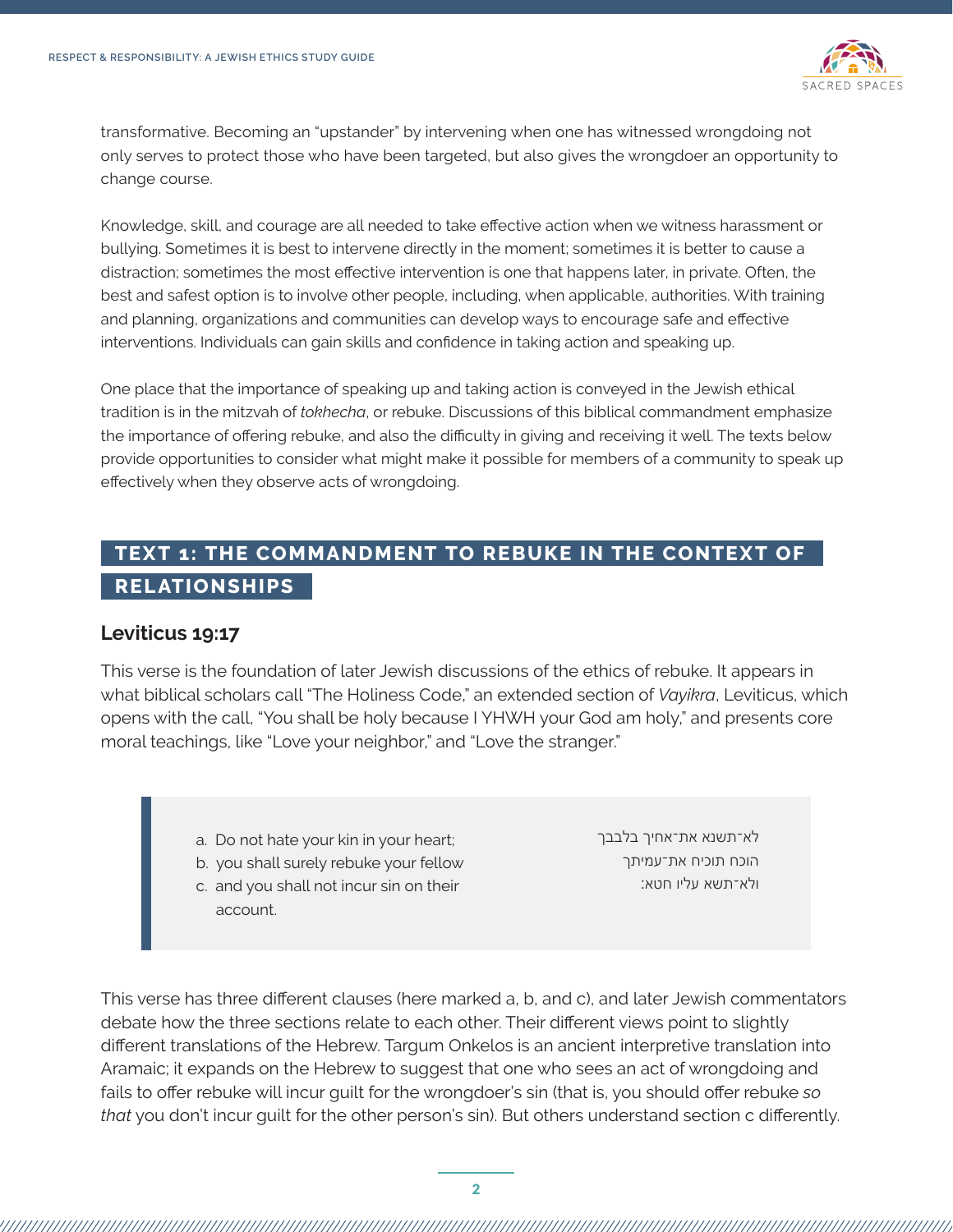

According to Rashi (Rabbi Shlomo Yitzchaki, 1040-1105), the Torah here warns of the guilt that one incurs if one offers rebuke in a way that is too harsh or embarrassing (you should offer rebuke *in a way that* does not incur guilt). For Rashi, then, a better translation of section c would be "*But* you shall not incur guilt on his account."

- 1. How do you understand the relationship between not "hating in your heart" and "rebuke" in sections a and b?
- 2. How do you understand the connection between section c and the rest of the verse? Do you read this part of the verse as encouraging *tokhecha* (as Targum Onkelos does), or as a note of caution about doing it wrong (like Rashi)?
- 3. What might this verse suggest about the dangers and difficulties of offering rebuke? Of not speaking up?

### **Immediately after this verse comes Leviticus 19:18:**

a. Do not take revenge or bear a grudge

- b. but love your neighbor as yourself;
- c. I am the Lord.

לא־תקם ולא־תטר את־בני עמך ואהבת לרעך כמוך אני יהוה׃

The commentator Nachmanides, Rabbi Moshe Ben Nachman (1174-1270), saw these two verses as deeply connected. For him, rebuke is the antidote to hatred, vengefulness, and grudges. Nachmanides points out that one's negative judgments of another person may not be wellfounded, and in speaking up one might discover that one's judgments were wrong. Keeping silent nurtures suspicion, while speaking up preserves relationships.

- 4. Can you think of instances when rebuke has strengthened relationships?
- 5. How might rebuke be an expression of the principle to love one's neighbor as oneself?

## **TEXT 2: REBUKE, SHAME, AND EMBARRASSMENT**

### **Sifra Kedoshim 4**

Sifra is an early work of midrash, a rabbinic interpretation of the book of Leviticus. It was edited in the third century CE and preserves the statements of the *tannaim*, the leading sages during the formative period of rabbinic Judaism. This short excerpt is drawn from the section of Sifra that interprets Leviticus 19:17.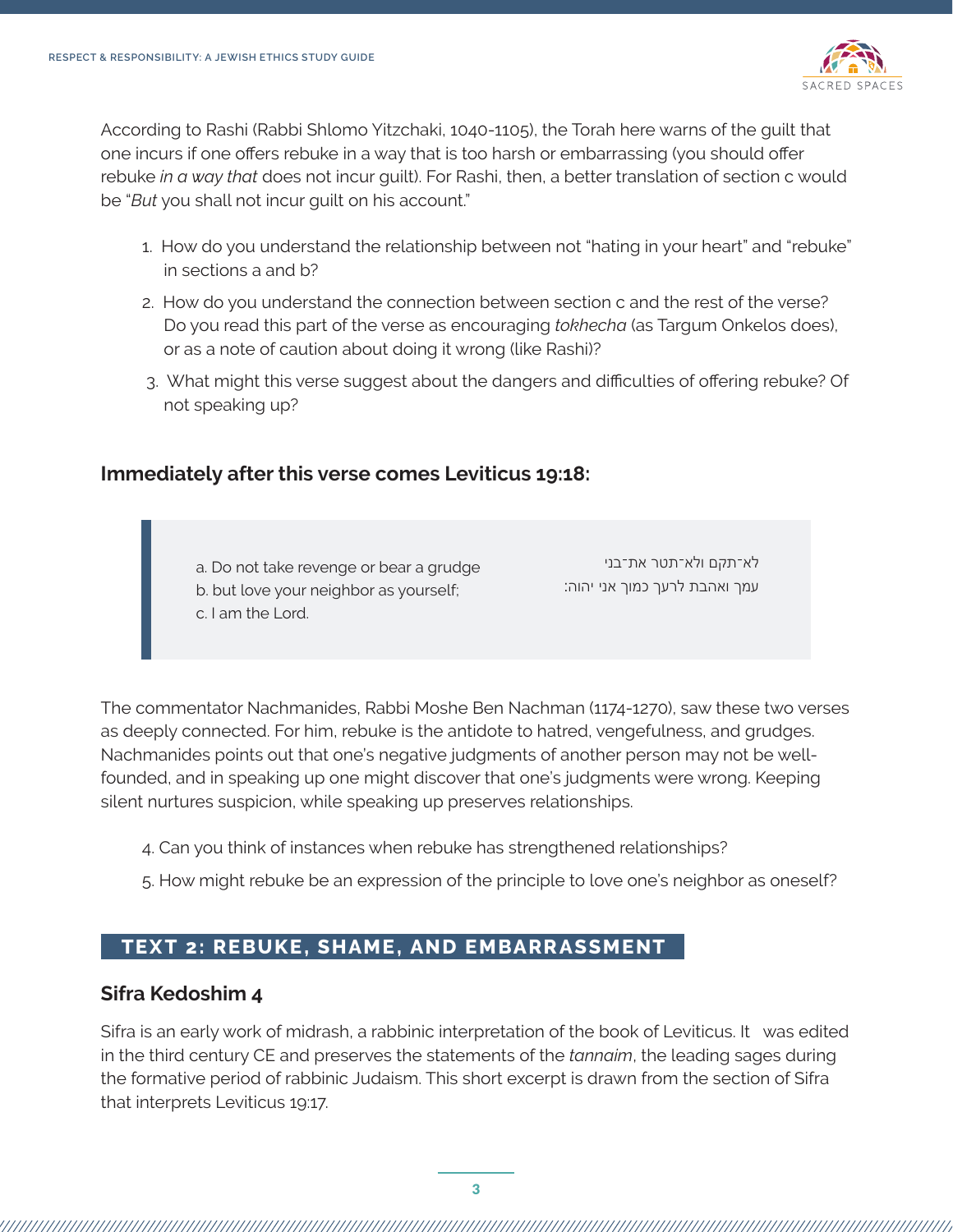19:17c).



. . . And from where do we know that if one rebukes another even four or five times that they should rebuke again? This is why the Torah says "you shall surely rebuke" (Lev. 19:17b). Is this to say that one persists in rebuking even if the other's countenance changes? [No!] This is why the Torah says, "But you shall not incur sin on their account." (Lev.

ומנין שאם הוכחתו ארבעה וחמשה פעמים חזור והוכיח תלמוד לומר הוכח תוכיח יכול אפי' את מוכיחו ופניו משתנות תלמוד לומר ולא אטח וילע אשת.

The phrase that is translated "you shall surely rebuke" is a translation of the Hebrew *hokheach tokhiach*, a grammatical construction that repeats the same Hebrew root twice for emphasis. For the midrash, however, this repetition is not understood as a mere matter of grammar, but rather as providing new and important information about the fulfillment of the commandment. For the midrash, the repetition of the word for rebuke means that one is commanded to offer rebuke repeatedly. The midrash here suggests that one does not fulfill the obligation simply by voicing a criticism—the goal is to actually intervene in a way that makes a difference, persuading the wrongdoer to recognize their mistake and change course.

The expression "causing their countenance to change" is generally taken to be a reference to blushing, or to another expression of embarrassment. Here, the midrash implies that a person should be persistent and determined in offering *tokhecha*, but must stop short of causing the one they are rebuking any kind of embarrassment that would register on their face. This is one of many examples of concern about causing shame or embarrassment among the Rabbis. For the Rabbis, to cause shame is to cause harm, and so it is to be avoided in every situation. When it comes to rebuke, there is an additional consideration—one who is suffering shame will most likely not be in a state of mind in which learning and reflection are possible. To the degree that the experience of embarrassment impedes the wrongdoer's ability to reflect on the wrongdoing and change course, embarrassment undermines the purpose of rebuke altogether.

- 1. How might this concern about embarrassment affect the question of whether or not to offer rebuke at all?
- 2. How could it shape the way in which one is to offer a rebuke? What are some ways to mitigate embarrassment when you speak up?
- 3. The Rabbis here express concern for the embarrassment of the wrongdoer. What would it mean to extend this concern with embarrassment further? How, for example, might one take into account the embarrassment of victims? Are there others who might additionally experience embarrassment from your rebuke?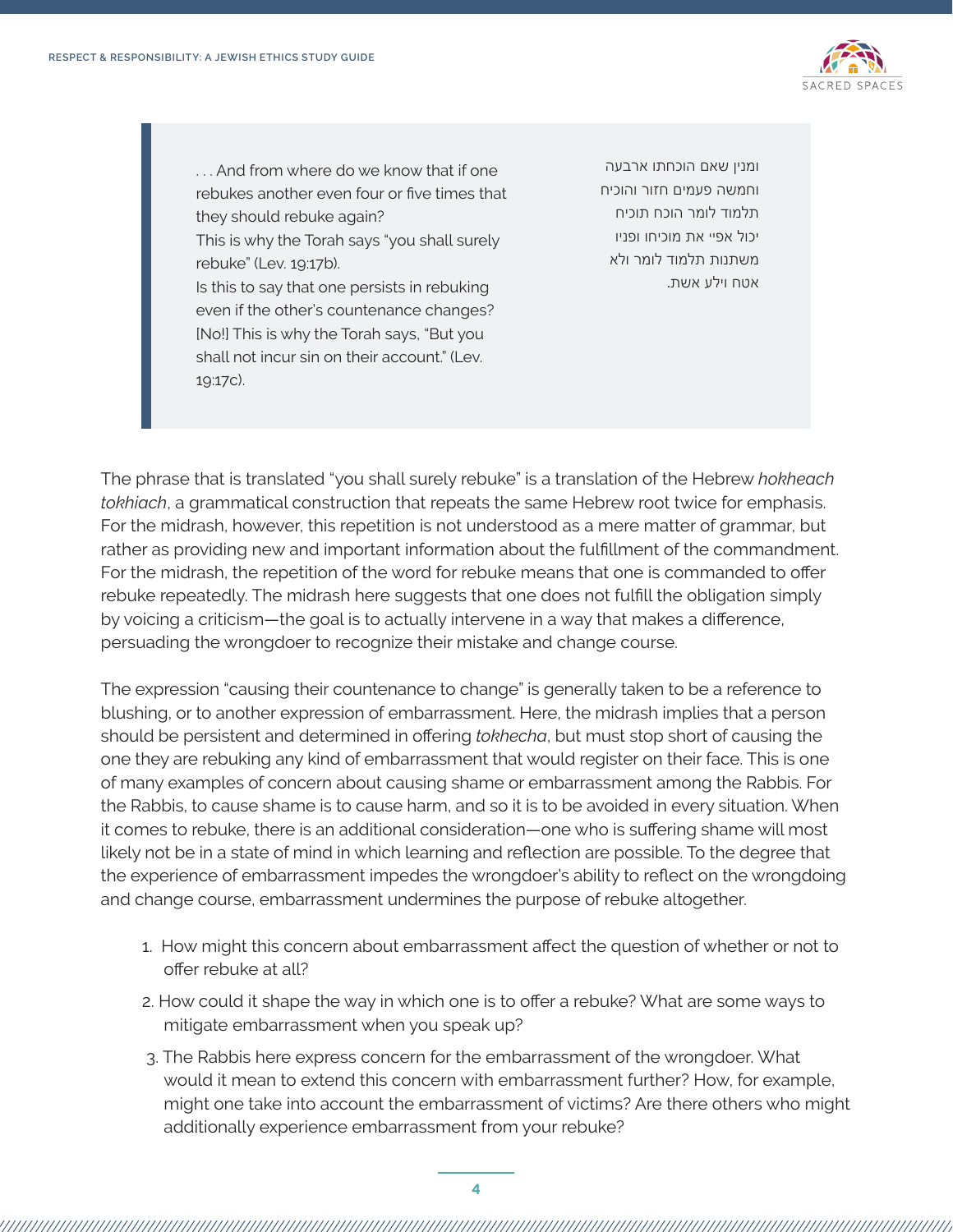

### **TEXT 3: KNOWING HOW TO GIVE AND RECEIVE REBUKE**

### **Sifra Kedoshim 4 – Attributed Section**

This passage comes from the same section of Sifra as Text 2 above.

| a. Rabbi Tarfon said, "I swear, if there is<br>anyone in this generation who is able to<br>rebuke!" [i.e., there is no one who is able<br>to rebukel                                   | a. אמר ר׳ טרפון העבודה<br>אם יש בדור הזה יכול להוכיח                                                                |
|----------------------------------------------------------------------------------------------------------------------------------------------------------------------------------------|---------------------------------------------------------------------------------------------------------------------|
| b. Rabbi Elazar ben Azaryah said, "I swear,<br>if there is anyone in this generation who<br>is able to receive rebuke!" [i.e., there<br>is no one who knows how to receive<br>rebukel  | b. אמר רבי אלעזר בן<br>עזריה העבודה אם יש<br>בדור הזה יכול לקבל תוכחת                                               |
| c. Rabbi Akiva said, "I swear, if there is<br>anyone in this generation who knows<br>how to rebuke!" [i.e., there is no one who<br>knows how to give rebukel                           | c. אמר ר״ע העבודה אם<br>יש בדור הזה יודע היאך מוכיחים                                                               |
| d. Rabbi Yohanan ben Nuri said: May<br>heaven and earth bear witness<br>regarding me, that more than four or<br>five times Akiva received lashes from<br>Rabban Gamliel because of me, | d. אמר רבי יוחנן<br>בן נורי מעידני עלי שמים וארץ<br>שיותר מארבעה וחמשה<br>פעמים לקה עקיבא על ידי<br>לפני רבן גמליאל |
| e. because I would complain to [Rabban<br>Gamliell concerning [Rabbi Akiva],                                                                                                           | e. שהייתי קובל לו עליו                                                                                              |
| f. and with all that, I know that it made him<br>love me more."                                                                                                                        | f. וכל כך הייתי יודע<br>שהיה מוסיף לי אהבה.                                                                         |

The language of this midrash is both terse and formal. "I swear" is a rough translation of the exclamations that Rabbis Tarfon, Elazar ben Azaryah and Akiva make. Literally they say, "The Temple service!" the way we might say, "By God!"

The sages mentioned here are very well-known Rabbis who appear throughout the Mishnah, the foundational book of rabbinic law and teaching. Rabbi Akiva is perhaps the most celebrated Rabbi of the whole era. Rabban Gamliel was not only a well-respected sage; he also served in the role of Patriarch, which likely meant that he was entrusted with civil authority by the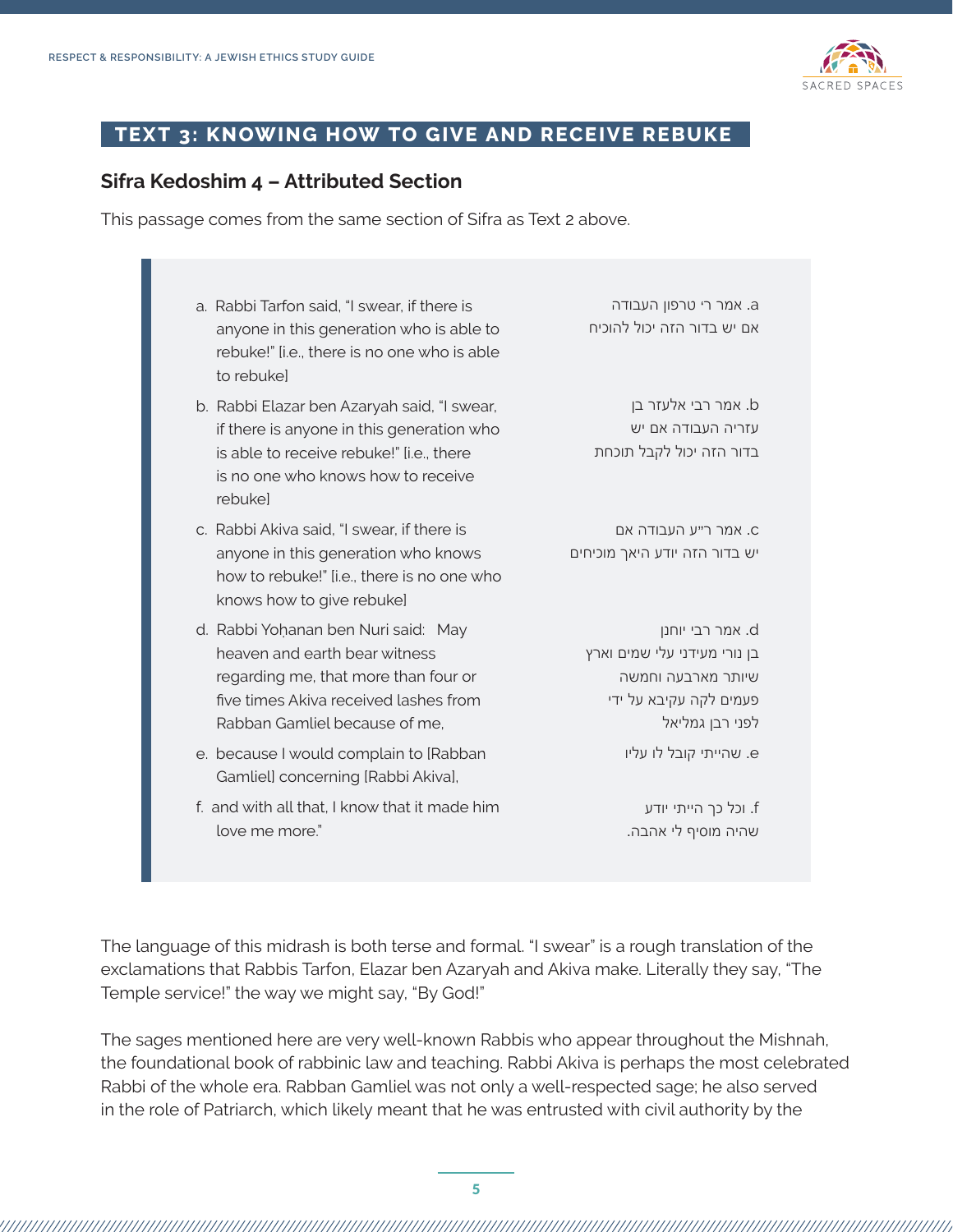

Romans, who ruled in the Land of Israel. While scholars debate how much authority and influence the Rabbis and the Patriarch had over the Jewish community of the time, Rabban Gamliel is remembered in rabbinic lore as a forceful and somewhat imperious leader of the rabbinic academy (see Mishnah Rosh Hashanah 2:8-9).

At the end of this passage, the comment by Rabbi Yohanan ben Nuri shifts the conversation about rebuke when he describes actions that move beyond speech to another kind of intervention. Rabbi Yohanan ben Nuri does not attempt to reprimand the great Rabbi Akiva directly, but instead brings his complaints to Rabban Gamliel who then punishes Rabbi Akiva. As patriarch, Rabban Gamliel was perhaps the best-placed person to chastise Rabbi Akiva. One way to understand Rabbi Yohanan ben Nuri's comment is that he wisely recognized the limits of his own efforts and therefore reached out to a superior for assistance. This interpretation encourages us to consider the role of power relations in rebuke.

However, there is another way to understand the function of Rabbi Yohanan ben Nuri's comment in this context. While Rabbi Tarfon and Rabbi Akiva both attest to how difficult it is to offer rebuke, they don't explain what is so challenging about it. Rabbi Yohanan ben Nuri's actions may provide us with an example of rebuke gone awry. Feeling unable to rebuke Rabbi Akiva himself, Rabbi Yohanan ben Nuri recruits someone else who engages in physical violence. Assuming that this was successful, Rabbi Yohanan ben Nuri then assumes that his actions inculcated Rabbi Akiva's love for him. It seems unlikely that these lashings fostered greater love. (Throughout the Mishnah and other early rabbinic literature, "lashes," a physical punishment, is presented as a kind of punishment that Rabbis could impose on each other and others for a range of infractions.) Understood in this fashion, Rabbi Yohanan ben Nuri's anecdote warns the reader about the dangers of both outsourcing confrontation and assuming that we know how a person feels about being confronted.

As Rabbi Elazar ben Azaryah points out, rebuke is not only difficult to give, it is also difficult to receive. The text does not elaborate, leaving it to the reader to reflect on what makes rebuke difficult to receive. We have already seen that the Rabbis are very concerned about embarrassment. Embarrassment is not only inherently damaging; it also may render rebuke ineffective. What else makes it difficult to receive rebuke? Because this text is so terse, there is a lot of room for interpretation and imagination.

- 1. What might Rabbi Tarfon mean when he says that there is no one in his generation capable of giving rebuke? And what might Rabbi Elazar mean by saying that there is no one in his generation capable of receiving rebuke? In what ways might either of these observations be true of our generation?
- 2. How is Rabbi Akiva's statement about knowing "how" to rebuke different from R. Tarfon's statement about being "able to rebuke"? Can you think of situations when you knew the right thing to do but were nevertheless unable to do it? How is this difference relevant for us today?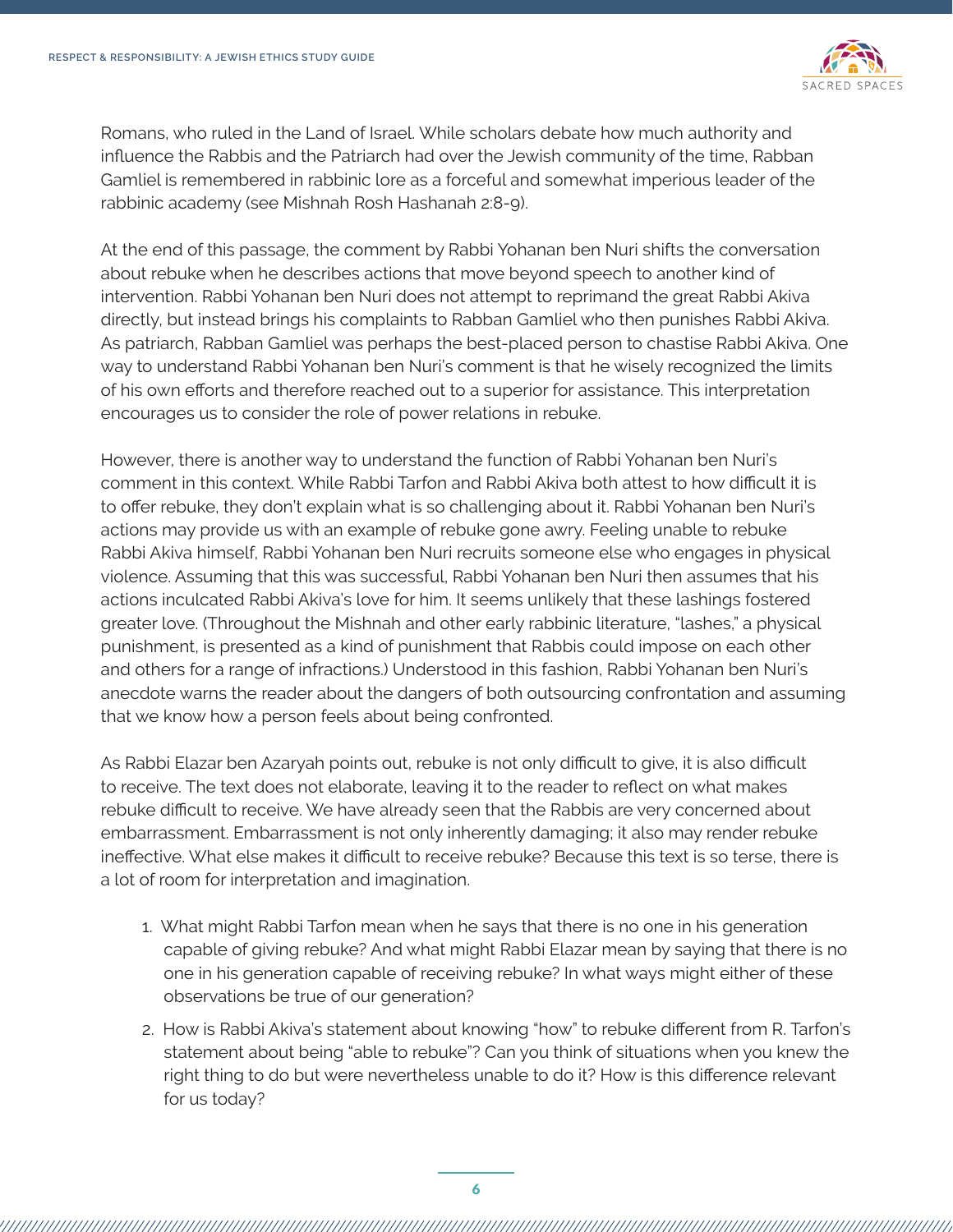

- 3. Do you think Rabbi Yohanan ben Nuri's behavior is a good model? What are the benefits of channeling rebuke through an authority figure? What are the drawbacks?
- 4. What does this text suggest about the relationship between power and upstander intervention?

# Further Discussion

*This section builds on the text study and reflection done above, more deeply exploring the challenge of avoiding public embarrassment while responding effectively and the ways that an understanding of power differentials can shape conditions in which effective rebuke is possible. It concludes with an opportunity to think through the issues in this piece with direct application to individual experience and to the organizational contexts in (or for) which this learning is taking place.*

## **AVOIDING PUBLIC EMBARRASSMENT**

The first challenge relates to human dignity, and our concern about embarrassing the person who has done something wrong. In many situations, the moral imperative to offer rebuke may appear to be in direct conflict with the moral imperative not to shame or embarrass others. In these situations, the general value of offering *tokhecha* seems to align with the needs of victims, while the value of not causing embarrassment aligns with the needs of the wrongdoer. The Sifra identifies this tension, but does not resolve it.

- 1. How might effective *tokhecha* be beneficial to all parties involved, serving to prevent rather than cause embarrassment?
- 2. How does understanding the tension between conflicting ethical behaviors (offering rebuke, and avoiding embarrassing others) help shape strategies for encouraging rebuke that is not only effective but respectful? Are there instances where you might prioritize one value over the other? What would guide your thinking in those moments?
- 3. How might these two values actually work together?
- 4. What is the role of rebuke in preventing those with high status and power from falling into patterns of undermining the dignity of others? What are its limitations in this regard?
- 5. What is your reaction to the injunction to consider at all the feelings and experience of the one whose behavior is causing injury to others?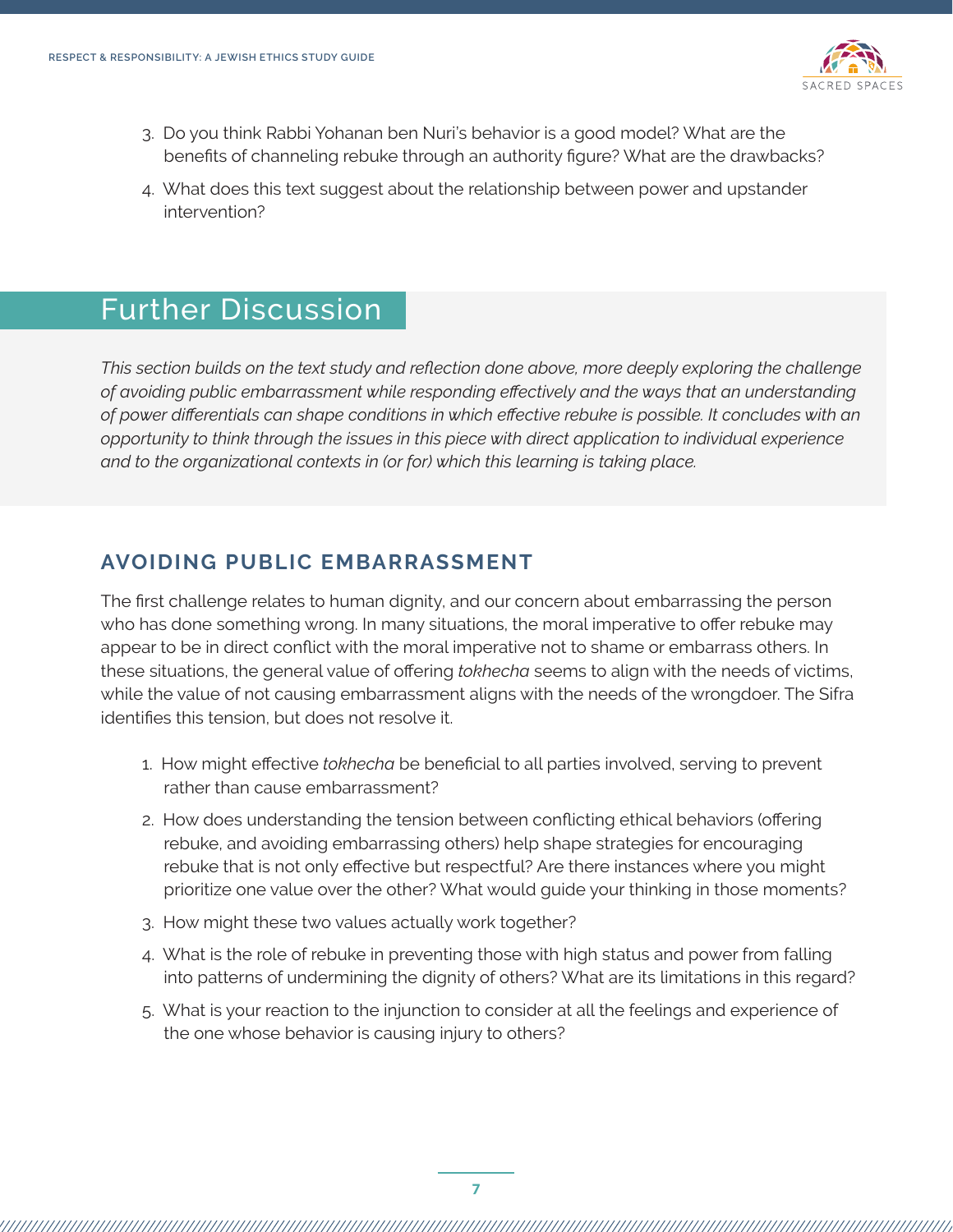

In recent years we have witnessed the rise of "call-out culture," in which people publicly shame one another for something that they deem unacceptable. This is a phenomenon that is difficult to talk about, because the language of "calling out" is often used in tandem with "cancel culture," and has become politicized. When a victim, survivor, or advocate seeks accountability for an act of wrongdoing and they are accused of "calling out," this language has the effect of silencing or marginalizing victims. On the one hand, public calls for accountability can provide a vehicle for victims of sexual and other forms of harassment to seek justice and prevent further harm–especially when other methods fail. On the other hand, sometimes people are "called out" inappropriately as a means of bullying or as a form of peer pressure. Rather than "calling out," some have recommended "calling-in" as a mechanism for privately confronting people for their behavior.(1) The complexity of "calling out" and "calling in" to some degree mirrors what we have already observed about *tokhecha*.

- 1. What are the benefits and dangers of cultivating a culture of calling out and *tokhecha*?
- 2. In what ways does *tokhecha* model calling people "in" rather than calling them "out"?

## **POWER DIFFERENTIALS**

The only successful, effective example of *tokhecha* that the Sifra offers is not a case of direct rebuke, but rather a complaint to the leading rabbinic authority, Rabban Gamliel. The implication seems to be that Rabbis with lower status or less power cannot directly rebuke their colleagues.

- 1. What are the various reasons that it is often difficult to intervene when the person who is abusive has more power than you do? What makes it inherently challenging? Risky? Why else is it hard?
- 2. How does understanding these challenges and risks make it possible to create strategies to overcome barriers to skillful rebuke? What conditions do you imagine would make it possible for individuals at all levels of responsibility to speak up effectively and appropriately?

### **REBUKE IN OUR OWN COMMUNITIES AND ORGANIZATIONS**

Tokhecha can have widespread application. One can rebuke colleagues and friends, supervisors and supervisees, or even someone who we do not really know. But *tokhecha* is not one size fits all. When engaging in rebuke, one should consider the many different forms that respectful intervention can take. When is a subtle hint more effective and when is an explicit confrontation necessary? What is your relationship to the person, what do you know about them, and what is the best way to convey your message? Is it better to speak up in the moment or to wait for a private conversation? *Tokhecha* is a versatile tool for working to improve one another and exercising our responsibility for one another.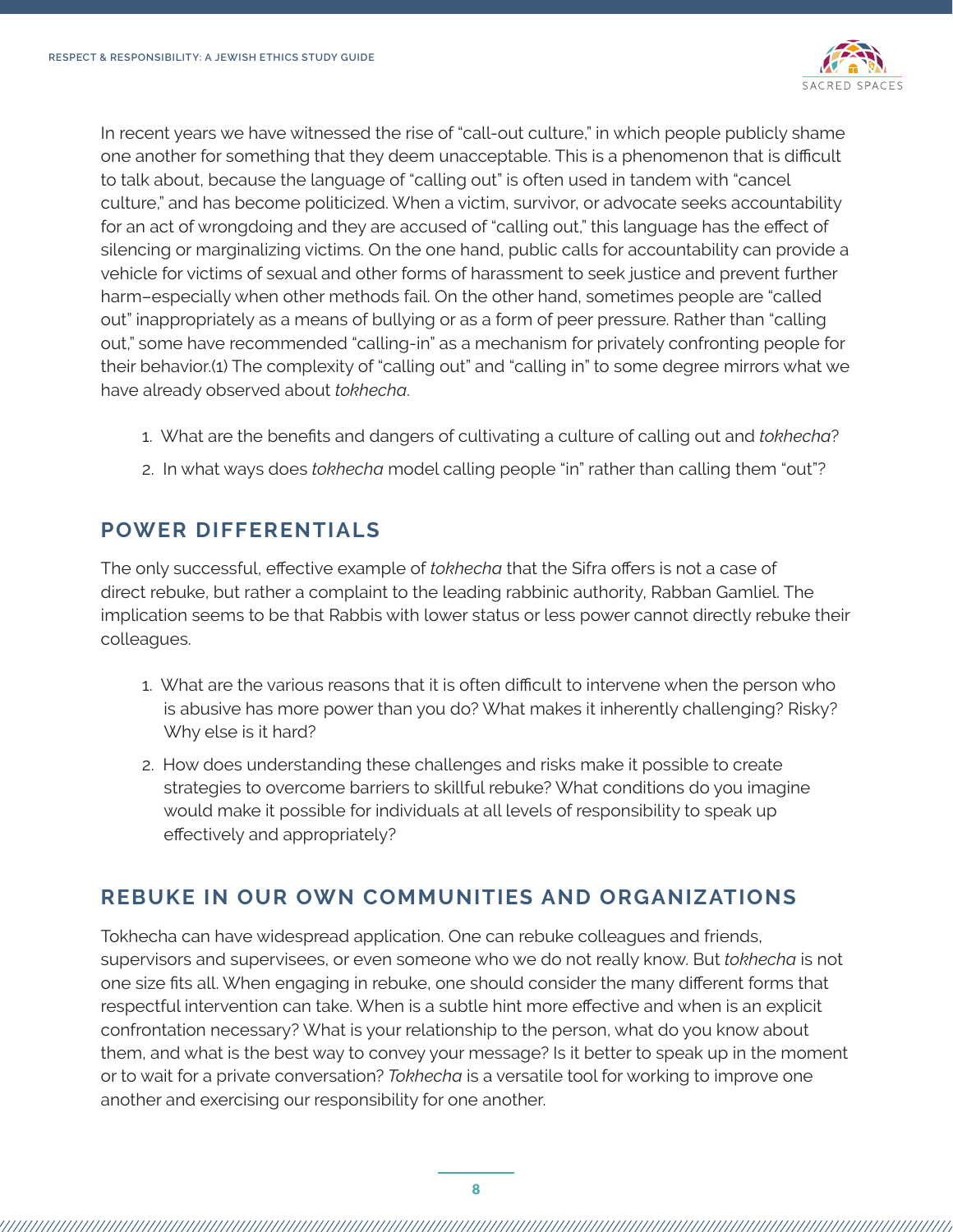

As we have seen, the commandment of *tokhecha* is embedded within a larger biblical passage that prohibits hate and commands love. The Torah thus magnifies the importance of rebuke and projects a vision of community where principled acts of speech strengthen and elevate relationships. For the Torah, rebuke is an expression of love. Unfortunately, this vision can be very distant from our own experience in community.

In truth, many of us refrain from speaking up or taking action as bystanders because we are self-conscious about calling attention to ourselves or worried about alienating ourselves from others. In these situations, the biggest impediment to offering *tokhecha* is not our concern for others' dignity so much as our comfort and confidence about our own dignity. Oftentimes, the risks that accompany *tokhecha* are serious; speaking up against wrongdoing can be the undoing of friendships, put jobs on the line, and even jeopardize safety. Even in the absence of these risks, concerns about isolating ourselves from the community can still get in the way of voicing our concerns.

Doing the right thing can be risky for individuals. Leaders in communities and organizations can make a difference by modeling and protecting speech that is principled, courageous, and loving, and clearly prohibiting retaliation against good-faith reports. Putting ethics at the center of our communities and organizations means creating a culture where individuals are honored and valued when they speak up to protect victims, prevent wrongdoing, and enact the organization's values.

## **CONSIDERATIONS FOR INDIVIDUALS**

- 1. Think about one or more situations or scenarios in which you have experienced a dilemma between the value of *tokhecha* (or speaking up more generally) and the value of avoiding public embarrassment. Which value carried the day? What was your process for weighing these values?
- 2. How was your decision-making influenced by your own comfort in speaking up, by your relationships with the people involved, and by their relative power? Upon reflection, is there anything you would have liked to do differently?

## **CONSIDERATIONS FOR COMMUNITIES AND ORGANIZATIONS**

- 1. How does your community teach, model (whether explicitly or implicitly), and practice *tokhecha* currently? Are there times or circumstances when *tokhecha* is actively encouraged? Discouraged? What norms or practices protect the dignity of those who are rebuked?
- 2. Moving beyond *tokhecha* to other forms of intervention: What values, customs, practices and relationships in your organization might make it hard for people to speak up or take action when they see wrongdoing? What are some specific ways you can remove these impediments?